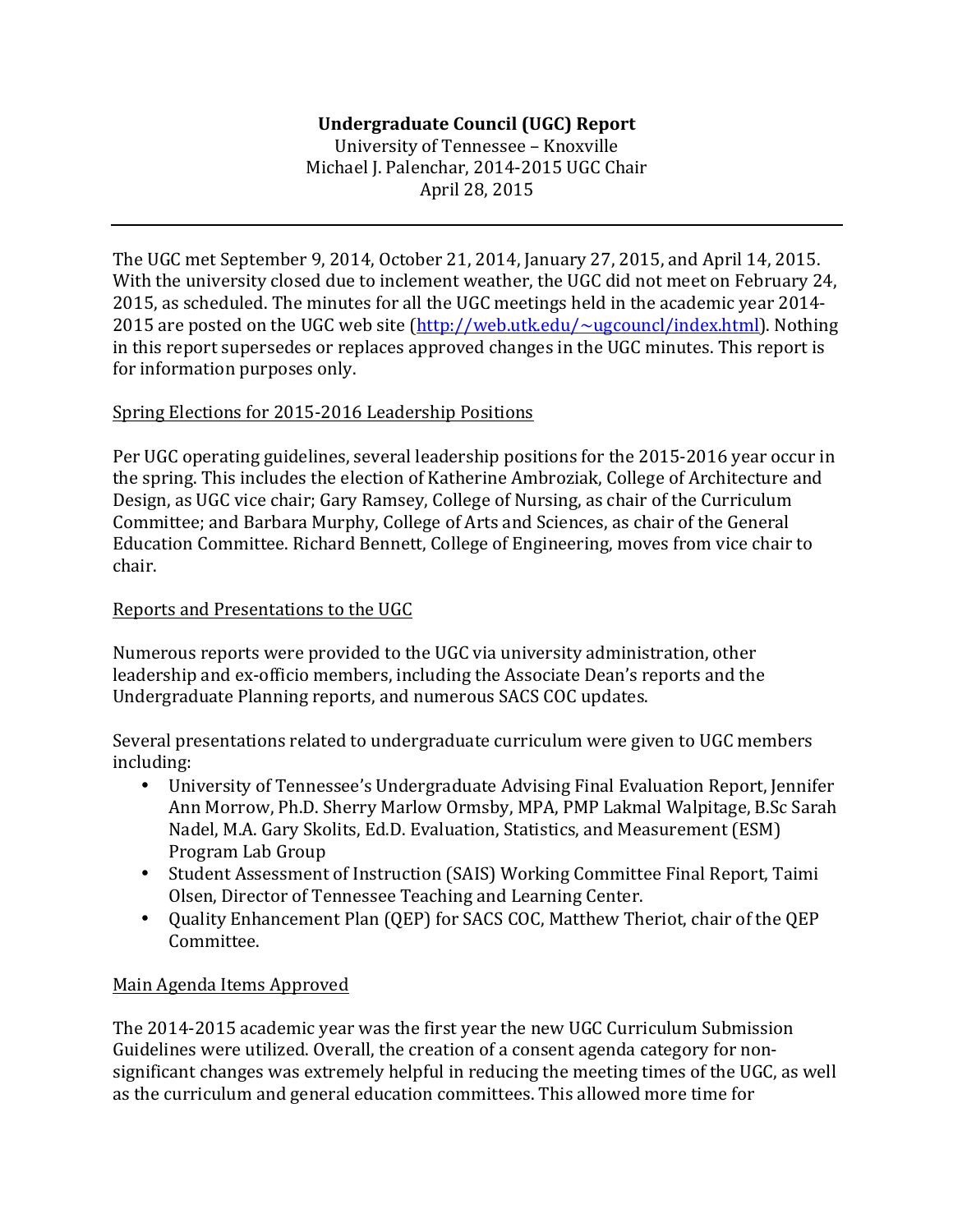discussion of curriculum changes, especially at the curriculum committee and general education committee level. Molly Sullivan, Michael Palenchar, and Monique Anderson will work on making minor corrections to the guidelines for use in the Fall 2015.

The January 13, 2015, Curriculum Committee meeting and the subsequent January 27, 2015, UGC meeting contained a majority of the curriculum changes proposed and discussed throughout the 2014-2015 academic calendar. Below is a summary from the minutes for each college regarding main agenda proposals:

# College of Agricultural Sciences and Natural Resources

Seven departments submitted course changes including 22 new courses. Courses were added to support undergraduate research, capstone requirements, or new concentrations; address course recommendations and requirements by advisory boards and accrediting bodies; address deficiencies identified as results of assessments; provide dedicated departmental honors courses; or provide dedicated courses for specific content. Program changes:

- Department of Animal Science added a new accelerated five-year degree program offering a Bachelor of Science and thesis-based Master of Science.
- Department of Biosystems Engineering and Soil Science added a new honors concentration and pre-professional honors concentration. The department also dropped its Environmental and Soil Sciences land surveying concentration.
- Department of Food Science and Technology added a new accelerated five-year degree program offering a Bachelor of Science and thesis-based Master of Science.
- Department of Forestry, Wildlife and Fisheries added a new concentration.
- Minor revisions to course requirements and milestone requirements of various existing departmental majors, minors, and concentrations throughout their departments.

# College of Architecture and Design

School of Architecture submitted course changes including four new courses. Courses were added to consolidate various upper-level studio options, including honors studios, and list them sequentially in the course catalog. Interior Design Program added a new academic discipline, Industrial Design, with 4 new courses specific to this discipline. Other program changes:

- Together, the School of Architecture and Interior Design Program added four new minors. From Architecture there is a new Minor in Architectural Studies; from Interior Design there are new Minors in Interior Design Studies and Industrial Design. Jointly they propose a Minor in Design Studies.
- Interior Design developed a Masters Preparatory track to give students advanced placement in the UT Master of Architecture program, if accepted, after completion of their Bachelor of Science in Interior Design degree. New catalog text outlines this option.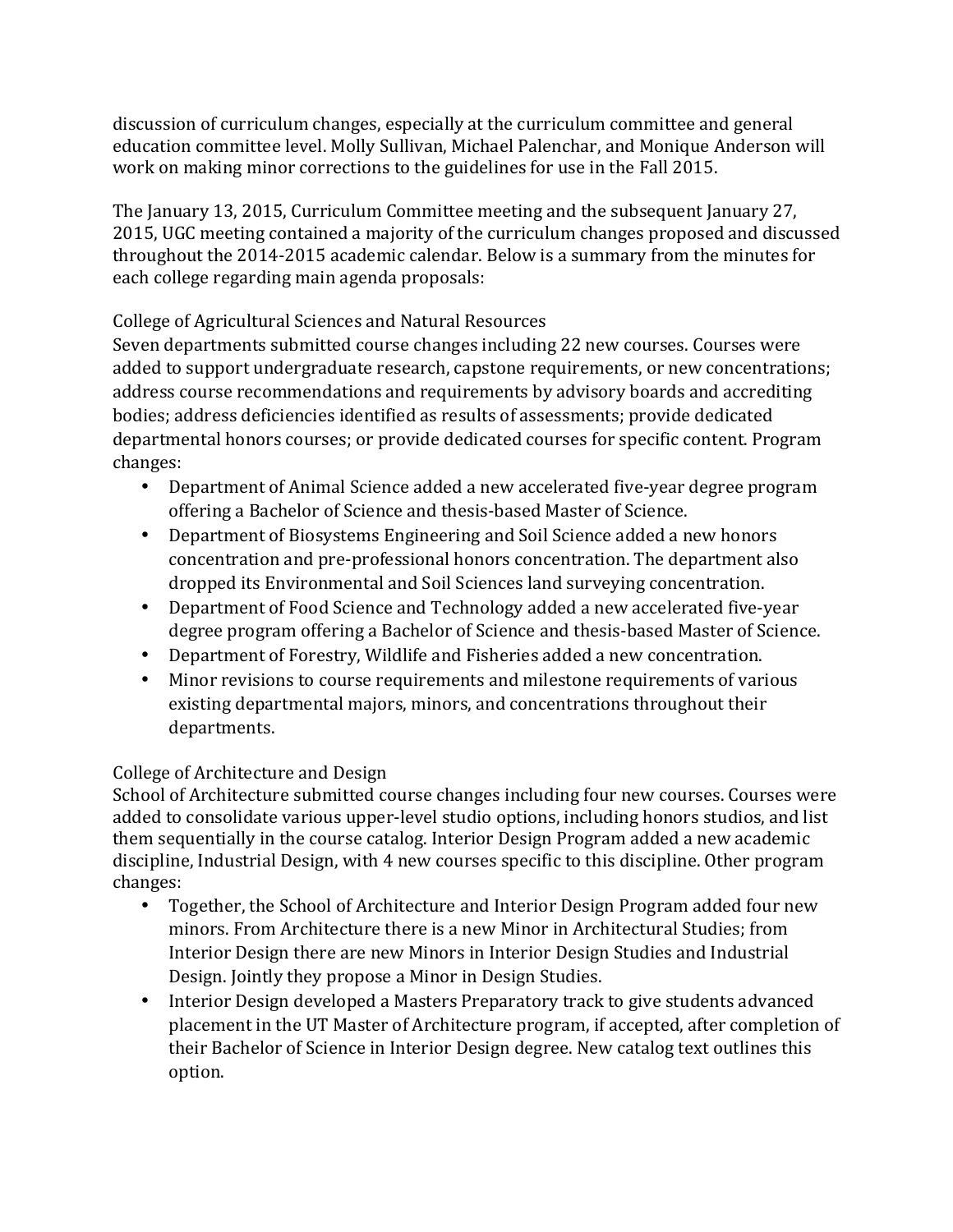## College of Arts and Sciences

Twenty departments, schools, and divisions submitted course changes including 45 new courses. Courses were added to make permanent certain special topics courses that have been offered consistently over the past several years; provide courses for previously untaught topical material; address deficiencies identified by assessments; support undergraduate research; increase honors course offerings; support graduate writing needs; and support course offerings for new connections packages, which are part of the program change proposals. Program changes:

- Revisions were made to the main college page text to describe the new Global Challenges and Connections Packages. Descriptions of the Connections Packages are part of the addendum, which differ, slightly, from the main agenda listings and reduce the number of Packages being proposed this year.
- Modern Foreign Languages and Literatures added a new Arab Studies Minor and a new Russian Literature in Translation Minor.
- Department of Political Science added a new concentration in International Affairs.
- Pre-Professional Programs added a new Pre-Law Concentration to support an accelerated six-year degree program, three-years with the College of Arts and Science and three years in the College of Law, after which a candidate would receive a joint Bachelor of Science and Juris Doctor degree.
- Department of Sociology added two new honors concentrations: Honors Criminology and Criminal Justice, and Honors Environmental Issues.
- Numerous departments and schools updated existing program majors, minors, and concentrations.

# Haslam College of Business

Three departments submitted course changes including two new courses. Courses were added to provide more real and experiential learning and to provide content consistent with peer institutions. Program changes were minor and relate to revisions to college text, name change, and modified milestone and uTrack requirements. The Department of Marketing and Supply Chain Management dropped the Dual Concentration with Internal Auditing from their Marketing Major and Supply Chain Management Major.

# College of Communication and Information

Two schools submitted course changes including five new courses. Courses were added to make permanent certain special topics courses which have been offered consistently over the past several years; increase intensive writing course offerings; and address growing areas of the discipline. Minor revisions to the college text regarding uTrack and progression requirements and milestone requirements for various majors.

# College of Education, Health, and Human Sciences

Three departments submitted course changes including 21 new courses. Courses were added to support new minor content not previously taught; make permanent certain special topics courses which have been offered consistently over the past several years; and increase enrollment options for more popular courses. Program changes: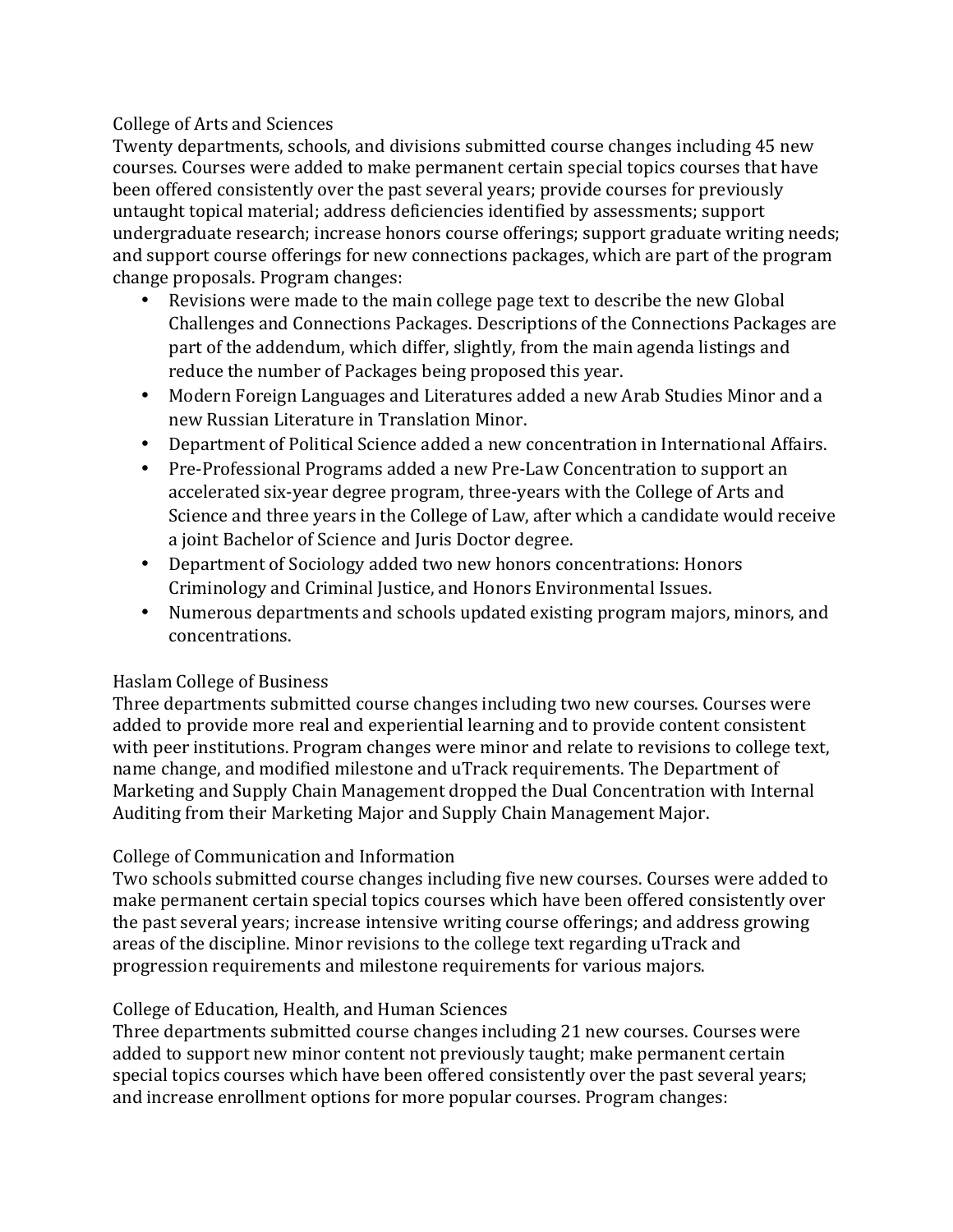- Department of Educational Leadership and Policy Studies added a new Minor in Leadership Studies.
- Department of Theory and Practice in Teacher Education dropped a Major and added a Minor in Art Education. It also dropped two concentrations - Modified and Comprehensive Special Education with 6-12 and Modified and Comprehensive Special Education with  $6-12$  – and replaced them with 2 new concentrations -Interventionist and Comprehensive Special Education with Elementary Education and Interventionist and Comprehensive Special Education with Secondary Education.
- Several departments made revisions to minors and concentrations, progression requirements, and uTrack requirements.

# College of Engineering

Five department submitted course changes including 16 new courses. Courses were added to provide courses for previously untaught topical material; increase undergraduate research opportunities; support elective concentration sequences; and correct numbering. Program changes were minor and relate to the consolidation of Engineering Honors Programs and minor updates to program majors, minors, and concentrations. The Department of Electrical Engineering and Computer Science added three new minors – Cybersecurity, Concepts of Cybersecurity, and Datacenter Technology and Management.

# College of Social Work

College revised text on its main page relating to progression, upper-division status, and transfer students. The text highlights the need for students to apply to be considered for the major and to take the upper-level courses. The rationale for this change cites accreditation requirements and limited field placement opportunities.

## Haslam Scholars Program

The Haslam Scholars Program revised its curriculum with a focus on its 200-level courses. It proposed trading three new courses for three existing courses at this level to support program learning outcomes. It also added a dedicated study abroad course.

Additional Changes approved at the other three UGC meetings include:

- Change from a minimum of 60 hours at UTK to allow any student who meets the University's residency requirement and all other degree requirements to qualify for Latin Honors.
- Eliminated AP exemption for English 102 credit.
- Raised the standard to 4 or 5 for AP exemption of POLS 101.
- New Entrepreneurship Minor in the Haslam College of Business, Department of Management.
- Haslam College of Business, dropped finance major dual concentration with internal auditing, and dropped marketing major - dual concentration with internal auditing.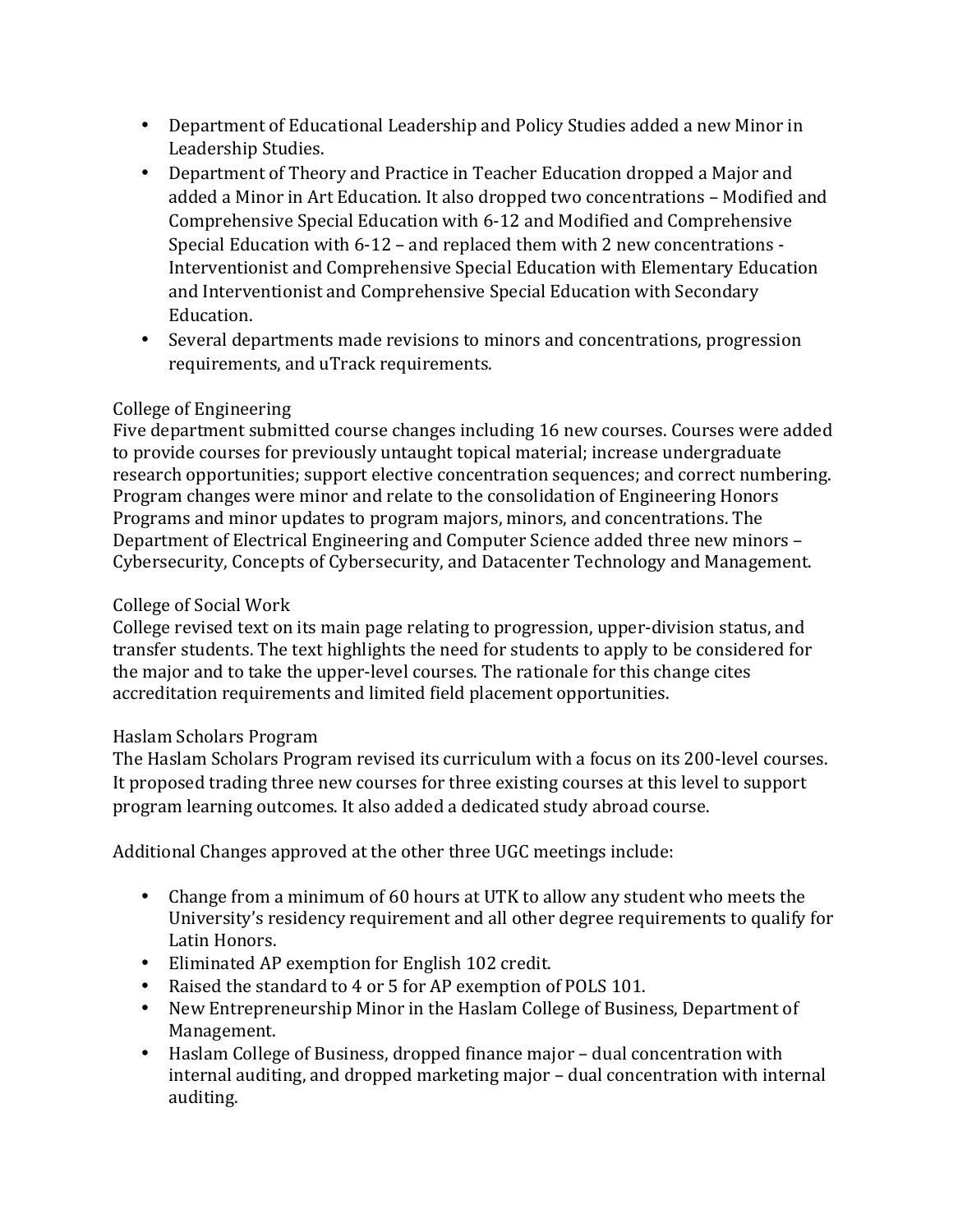- Haslam Scholars Program course approved as satisfying the University's General Education requirements: HSP 257 for Social Sciences; HSP 267 for Natural Sciences; HSP 287 for both Arts and Humanities and Communicating Through Writing; and HSP 368 for Cultures and Civilizations.
- College of Agricultural Sciences and Natural Resources to add a five year BS-MS in Animal Science and a five year BS-MS in Food Science.
- College of Education, Health, and Human Services dropped art education major and added art education minor.
- College of Architecture and Design School of Architecture added a new Minor in Architectural Studies; Interior Design Department added two new minors - Interior Design Studies Minor and Industrial Design Minor. The Interior Design Department and School of Architecture jointly added a new Minor in Design Studies.
- College of Arts and Sciences, Department of Foreign Languages and Literatures added two new minors: Arab Studies Minor and Russian Literature in Translation Minor.
- College of Education, Health, and Human Sciences, Department of Educational Leadership and Policy Studies added a new Leadership Studies Minor.
- College of Engineering, Department of Electrical Engineering and Computer Science added three new minors: Cybersecurity Minor, Concepts of Cybersecurity Minor, Datacenter Technology and Management Minor.
- Biology 105 was presented as satisfying the Natural Sciences General Education requirement. Interior Design 200 was presented as satisfying the Social Sciences General Education requirement.
- General Education the following courses were approved as satisfying the Communicating through Writing (WC) requirement: WOST 220 Women in Society, WOST 230 Women in the Media, WOST 240 Women, Gender, and Sexuality. The following courses were approved as satisfying the Communicating Orally  $(OC)$ requirement: DSGN 130 Basic Design Thinking and Innovation, PHYS 451 A Survey of Contemporary Physics.
- In preparation for Commission of Colleges of Nursing Education [CCNE] accreditation review and visit in March 2015, all program curricula was reviewed/revised to reflect current standards, specifically Essentials of Baccalaureate Education for Professional Nursing Practice.
- Development of a new prefix (subject area) for Educational Technology courses (ETEC).
- New Mathematics Education Grades 6-8 Minor and Science Education Grades 6-8 Minor.

Others Items of the Council

- The UGC also had a discussion and collected feedback from members concerning the review of the Faculty Senate's Standing Committees. Minor suggestions were recommended and forwarded to the new chair to address in Fall 2015.
- The 2015-2016 UGC and committee meetings schedule was approved. Due to campus construction, not all meeting locations are confirmed.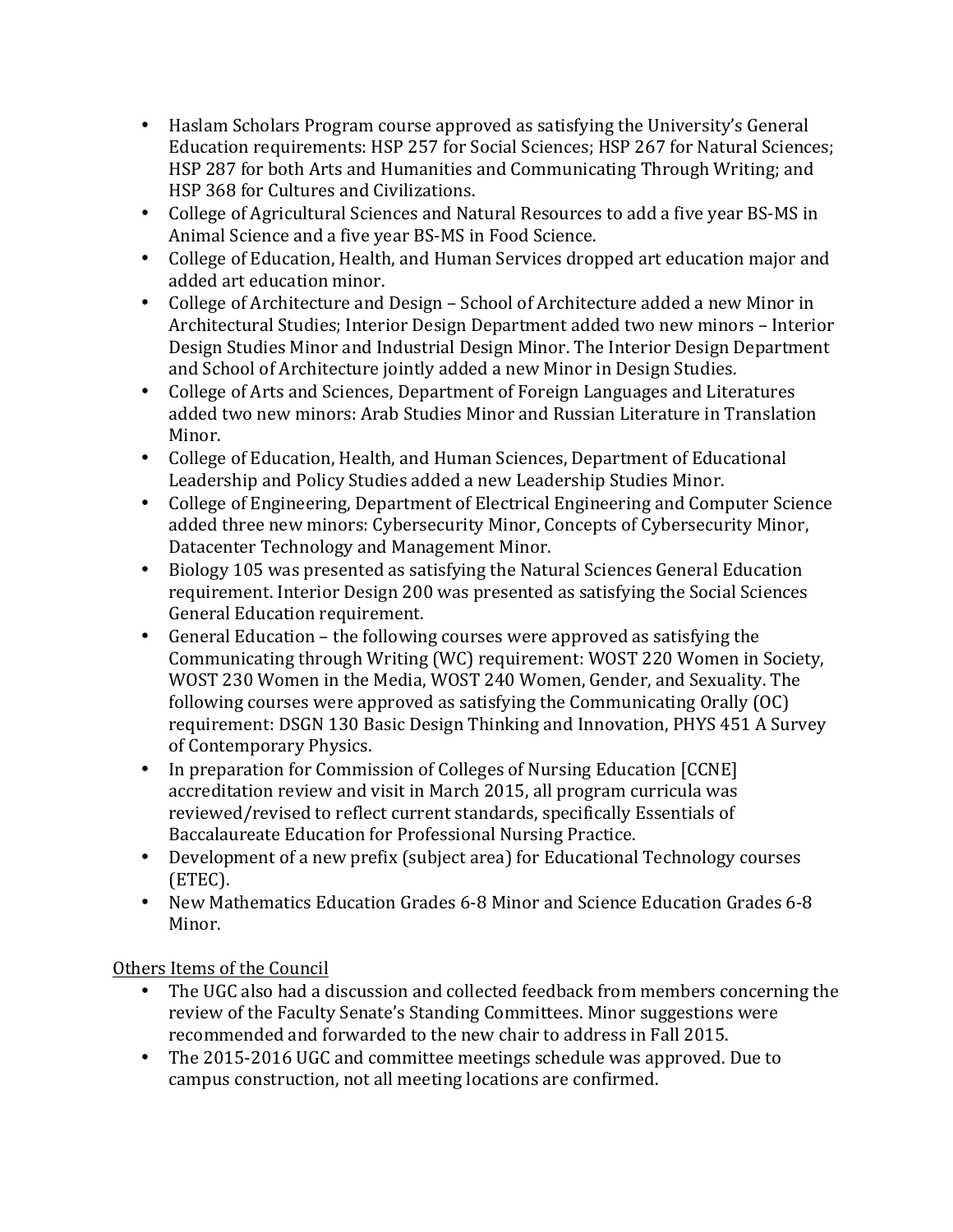• Numerous committees and the UGC leadership met with members of the Chancellor's Honors Program (CHP) about CHP course requirements and other changes to the program. There is an expectation that the CHP will propose significant changes for approval during the 2015-2016 academic year.

#### UGC Committees

#### Curriculum Committee

#### *Chair, Katherine Ambroziak, College of Architecture and Design*

Hundreds of pages of both consent agenda and main agenda items were submitted from the various colleges and units across campus, discussed at length, and most were approved with no or slight changes. Several discussions concerning the Chancellor's Honors Program and Service Learning designations will continue for next year, and the committee expects significant proposals from both these programs.

#### General Education Committee

#### *Chair, Kirsten Benson, Communication through Writing*

Committee continued significant discussions surrounding general education assessments with assessable outcome statements. Changes to the General Education proposal forms to meet the standard of the UGC's new Curriculum Submission Guidelines, as well as changes to its bylaws.

The committee revised general education catalogue copy with numbered student learning outcomes. The committee made significant progress toward identifying measurable outcomes and assessing those outcomes in a sample of general education courses. Two courses from each General Education area assessed last year have been selected for 2014-15 assessments, to take place in spring 2015. An effort was made to select courses from several Colleges and courses with enrollments large enough to provide meaningful results.

In preparation for the SACS-COC Compliance Report on Institutional Effectiveness, the General Education Committee assessed achievement of student learning outcomes for a sampling of current courses in 2013-14, using rubrics approved by the Committee and embedded coursework submitted by departments. The year's work yielded useful information about student achievement of General Education outcomes and that departments are responding to the results this year. However, the process used in 2013-14 is not sustainable due to its expense and complexity. A simplified method is required for maintaining oversight and to ensure all courses/sections meet outcome standards. As such, a plan for General Education assessment for 2014-15 was approved and used by the committee.

#### Policy Committee

## *Chair, Roxanne Hovland, College of Communication and Information*

Policy Committee reviewed numerous policies of UTK related to undergraduate curriculum, including changes to the Latin Honors Designation and AP Exams. The committee also recommends that the Curriculum Committee and UGC develop a process, in coordination with the College of Arts and Sciences, to review changes to AP Exams.